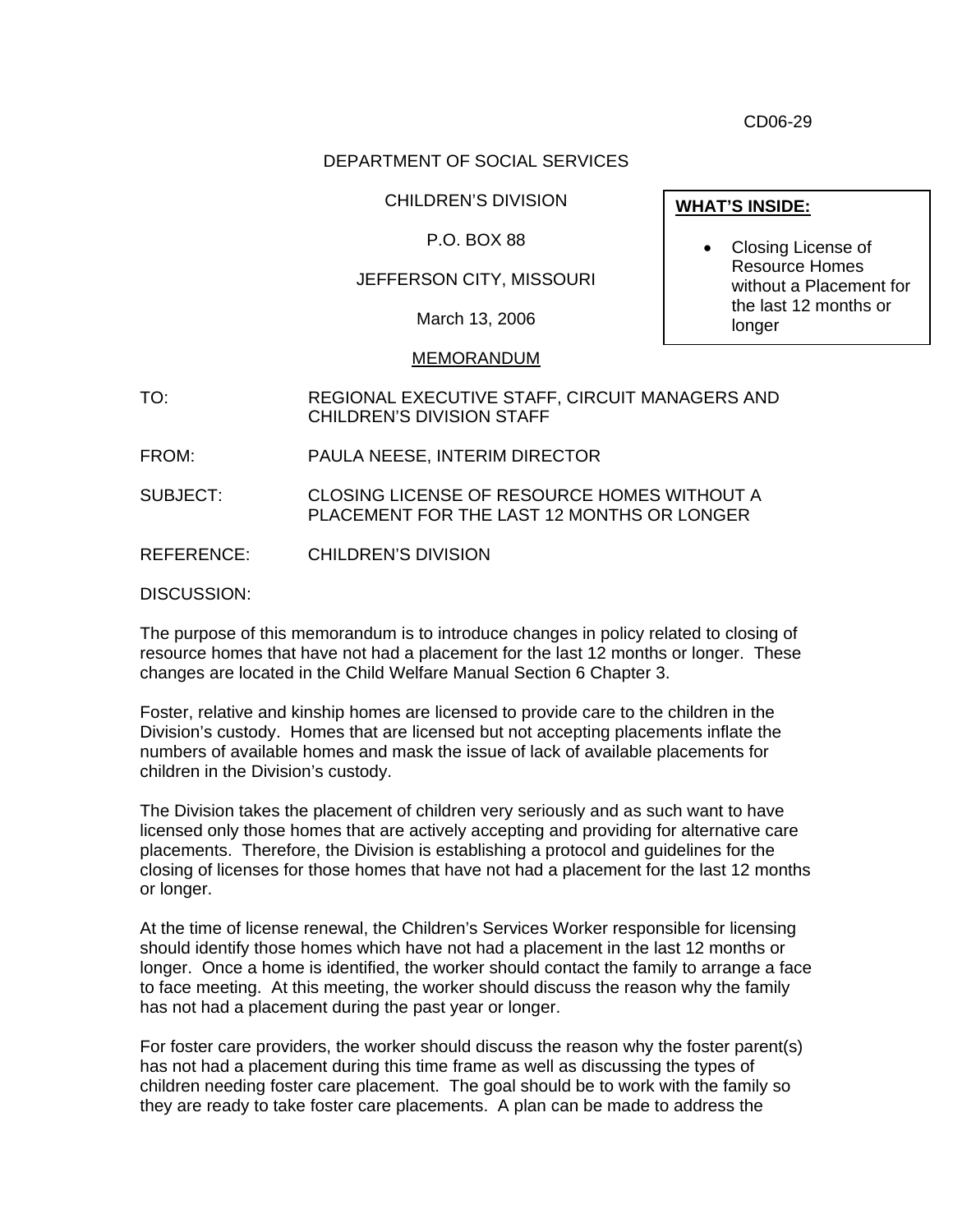concerns of the foster parent(s) and/or the Division. The foster parent(s) may attend additional training or may be utilized for respite care to address placement concerns. The Professional Family Development Plan should be utilized for this process. Information on the Professional Family Development Plan is located in the Child Welfare Manual [Section 6 Chapter 2 Attachment C](http://www.dss.mo.gov/cd/info/cwmanual/section6/ch2/sec6ch2attachc.htm).

The worker should begin the process for closing the license only after working with the foster parent(s) to reach an agreement on placing children in the home and discussion with the worker's supervisor. The worker should complete the form CS-20 Foster/Relative Home Action Report. These will be considered a voluntary relinquishment of the license, unless licensing violations are present and impact the decision to close the license, and staff should mark "other" in the reason for the license relinquishment. Staff should explain that the foster home has not had placement for the last 12 months or longer and that an agreement could not be reached for the placement of children in the home. If the foster family does not agree with closing the license, it should be suspended until such time as the family will accept children or license closing or revocation can be completed. Once the CS-20 is completed and approved, staff should update the SS-60 to show the license has been closed. The close reason used should be "04 – Vendor Resource Discontinued Service". An exception can be made for Teaching Foster Parents who are not currently accepting placements since the contract for Teaching Foster Parents requires them to have a current license.

For relative and kinship care providers, the worker should determine if the providers may be utilized for the identified child(ren) in the future. The license may be kept open if there is a possibility that the relative/kin child(ren) may return to the home. If the worker and supervisor feel the family is appropriate for consideration, they may also discuss with the provider the needs of the circuit for alternative care providers to determine if the provider is interested in becoming a licensed foster home. The license should be closed if neither of these criteria is met. The closing procedure is the same as noted above.

## **NECESSARY ACTION:**

- 1. Review this memorandum with all Children's Division staff.
- *2.* Review revised Child Welfare Manual chapters as indicated below.
- 3. Any questions regarding this e-mail should be sent through normal supervisory channels.
- 4. Share information from this memorandum with all currently licensed alternative care providers. [CD E-Forms and Instructions](http://www.dss.mo.gov/cd/info/forms/index.htm)

| <b>PDS CONTACT:</b>                    | <b>PROGRAM MANAGER:</b>      |
|----------------------------------------|------------------------------|
| <b>Stefanie Wickers</b>                | <b>Cindy Wilkinson</b>       |
| 573-751-1354                           | 573-751-3171                 |
| Stefanie.D.Wickers@dss.mo.gov          | Cindy.R.Wilkinson@dss.mo.gov |
|                                        |                              |
| <b>CHILD WELFARE MANUAL REVISIONS:</b> |                              |
| <b>Section 6 Chapter 3</b>             |                              |

# [Section 6 Chapter 3](http://www.dss.mo.gov/cd/info/cwmanual/section6/ch3/sec6ch3index.htm)

## **RELATED STATUTE:**

N/A